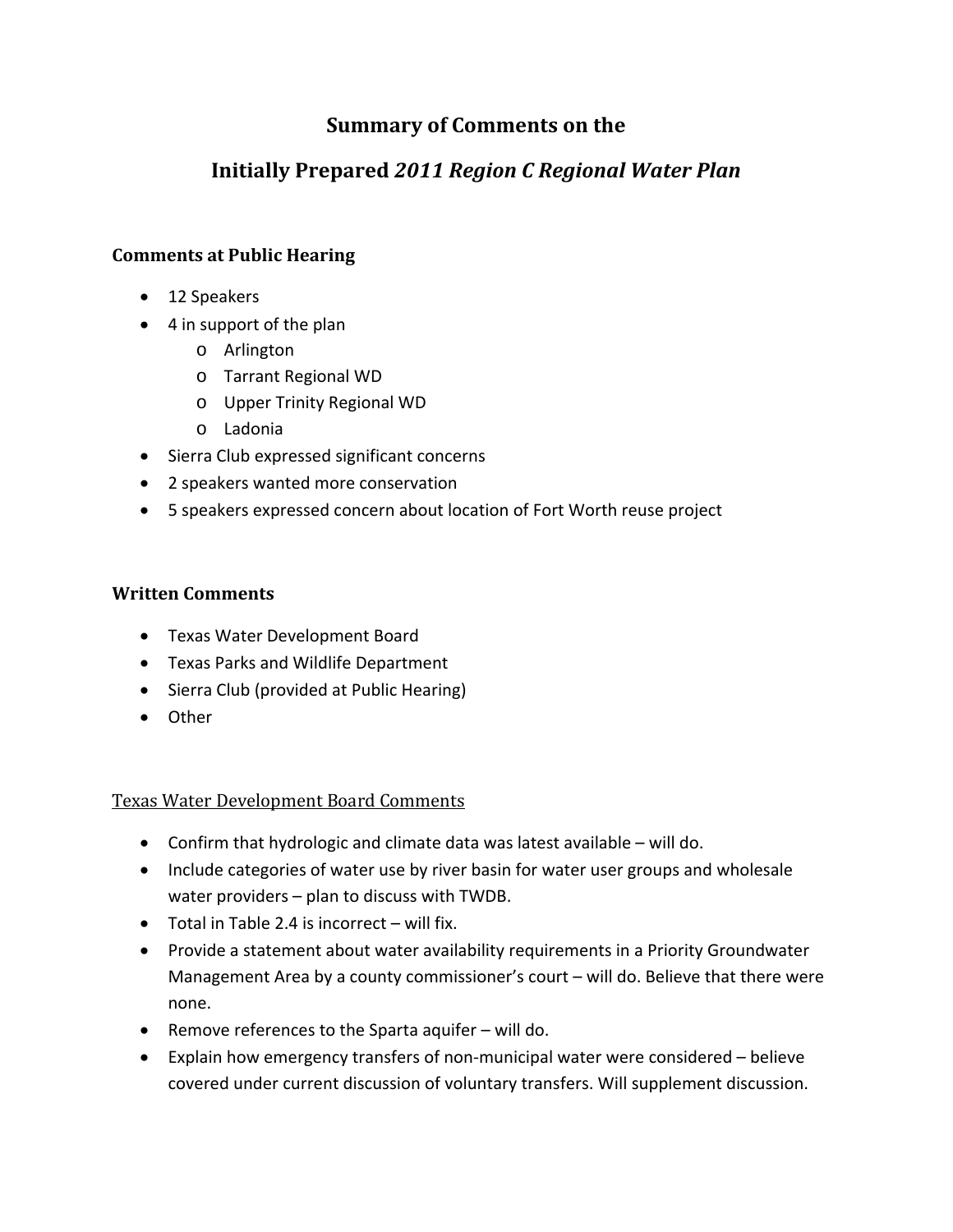- Describe how third party impacts were considered will do.
- Include quantitative reporting of impacts of potentially feasible water management strategies on agricultural resources, as appropriate – plan to discuss with TWDB.
- Include a summary of information regarding water loss audits specific to Region C will do.
- Clarify adjustments to water management strategies for potential impacts to threatened or endangered species – will do. Not sufficient information to allow for adjustment at this point.
- Justify use of a 30‐year debt service period or revise cost estimates will justify. 30‐year period used so all strategies could be compared on the same basis.
- Adjust database problems will do (in progress).
- Reference Appendix M for baseline water quality conditions will do.

#### **Texas Parks and Wildlife Department**

- Include detailed biological and habitat information where available (as in Lower Bois d'Arc Creek Reservoir and Lake Ralph Hall, which are in permitting) – not appropriate. Detailed data for projects in permitting is covered in other reports.
- Include transport of invasive species and toxic algae as threat to natural resources (zebra mussels and golden algae) – will so.
- Marvin Nichols has different footprint from 2006 plan and data don't reflect this incorrect. The footprint is the same as in the 2006 plan, although it is different from the 2001 plan.
- Encourage conservation efforts acknowledged.
- Tables 4B.3 and 6.7 have incorrect total Region C demands will clarify that demands in those tables are municipal only.
- Support for working group on unique stream segments acknowledged.
- Surplus supply in the plan could cause environmental impacts the surplus supplies in the plan are intended to guard against reduced supplies from droughts worse than the drought of record, projects that cannot be developed or that are delayed, faster than projected growth, and needs beyond the planning period.

## **Sierra Club**

• Surplus supplies are not justified - the surplus supplies in the plan are intended to guard against reduced supplies from droughts worse than the drought of record, projects that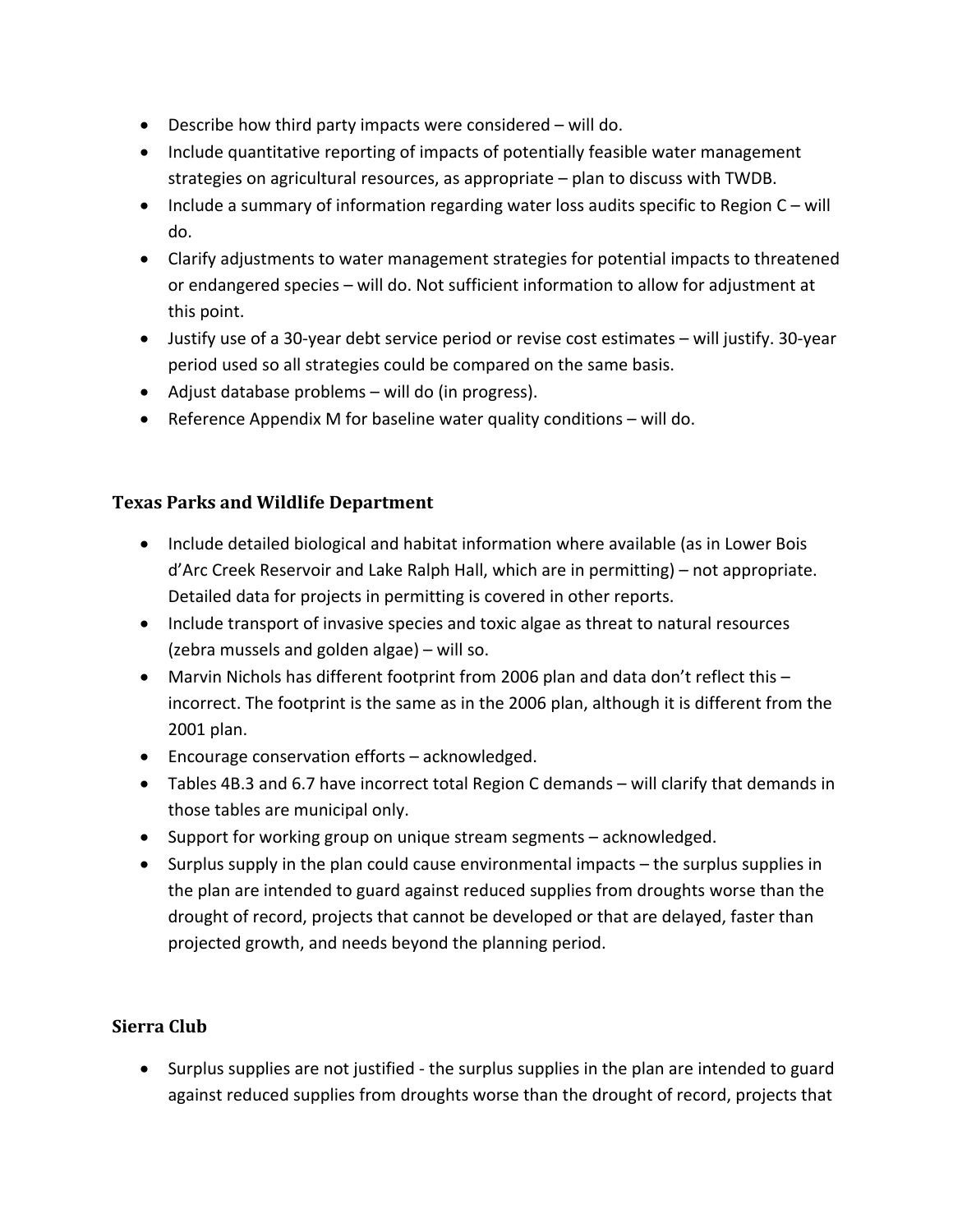cannot be developed or that are delayed, faster than projected growth, and needs beyond the planning period.

- Approach ignores drought contingency plans drought contingency plans are discussed on 4B.9 in Section 4B.
- Region C should not credit reuse as a conservation measure in considering the goal of 140 gallons per capita per day water use – The goal of 140 gallons per capita per day water use was set in 2004 by the state's Water Implementation Task Force. In their report, it was clearly stated that the 140 gallons per capita per day was intended to include credit for indirect reuse.

## **Other Comments and Changes**

- General plan to rewrite Section 4F to include a separate discussion for each supplier.
- Editorial changes
- Update and revise some cost estimates.
- North Texas Commission
	- o Support for plan
- Dallas Regional Chamber
	- o Support for plan
- Arlington
	- o Numerous questions and suggestions
	- $\circ$  Suggest adding 10 am 6 pm watering restrictions to the model plan will do.
- Athens MWA
	- $\circ$  Move new groundwater well strategy from City of Athens to Athens MWA will do
- Blue Mound
	- o Newspaper article on buying water system
	- o Have not been able to reach city to discuss changes to plan.
- Celina
	- o Show timing of supply from NTMWD to be between 2010 and 2020 rather than 2020 – will reflect in text.
- Copeville SUD
	- o No mention of Copeville SUD in the plan included in Collin County Other.
- Crandall
	- o Adjustments to the amount needed from NTMWD and from Dallas Water Utilities (through Seagoville) – will discuss with Crandall's engineer – cannot change demands projections at this time.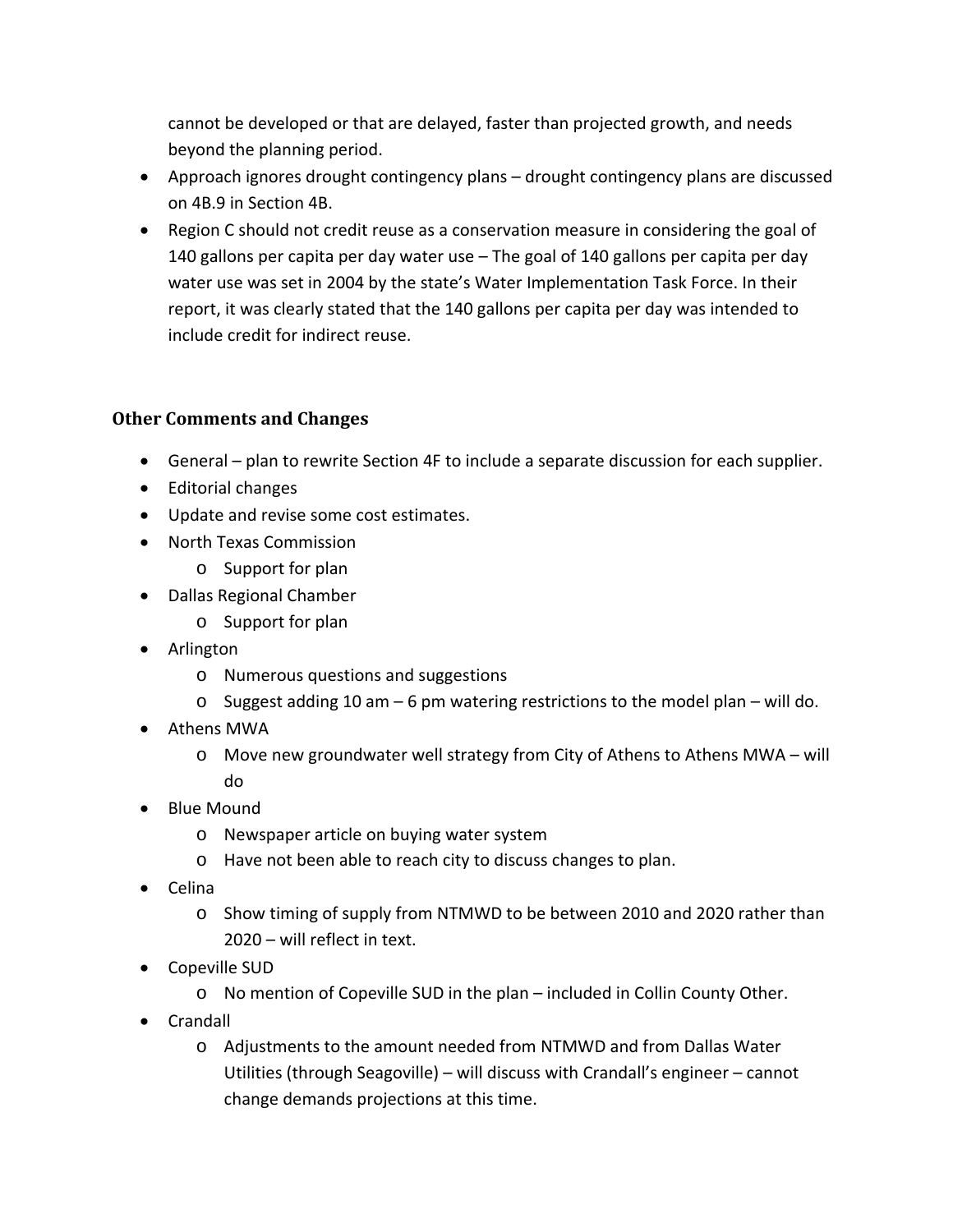- Dallas Water Utilities
	- o Lake Fastrill Replacement omitted from list of recommended strategies for DWU – will correct.
- Danville WCS
	- o Population projections too high Cannot change now. Will note for next plan.
- East Cedar Creek FWSD
	- o Population projections adjustment Cannot change now. Will note for next plan.
- Ennis
	- o Numerous comments Will discuss with the City.
- Garland
	- o Questions reuse as a supply for Garland will discuss with City.
- Grand Prairie
	- o Provided information on timing and cost of strategies will use where appropriate.
- Greater Texas Utility Authority
	- o Include Lake Texoma pump station expansion as a water management strategy for GTUA and NTNWD – will do.
- Haltom City
	- o Demand projections should be lower cannot change at this time.
- Irving
	- o Include Chapman Booster Pump Station as a strategy for Irving as well as NTMWD – will do.
	- o Include alternative strategies for Irving (Marvin Nichols Reservoir, George Parkhouse North, George Parkhouse South, Ralph Hall, Wright Patman, and indirect reuse) – will do
	- o Listed sponsors for Oklahoma water in Tables 4C.3 and 4C.5 do not match. Irving is a sponsor – will correct.
- Midlothian
	- o Comments on current and potential wholesale supplies from the city will contact city.
- Runaway Bay
	- o Questions about planning process have contacted city.
- Upper Trinity Regional WD
	- o Support for plan.
	- o Suggested wording changes will do.
	- o Comments on cost estimates will do.
- Three written comments from individuals
	- o Concern over water taste forwarded to supplier.